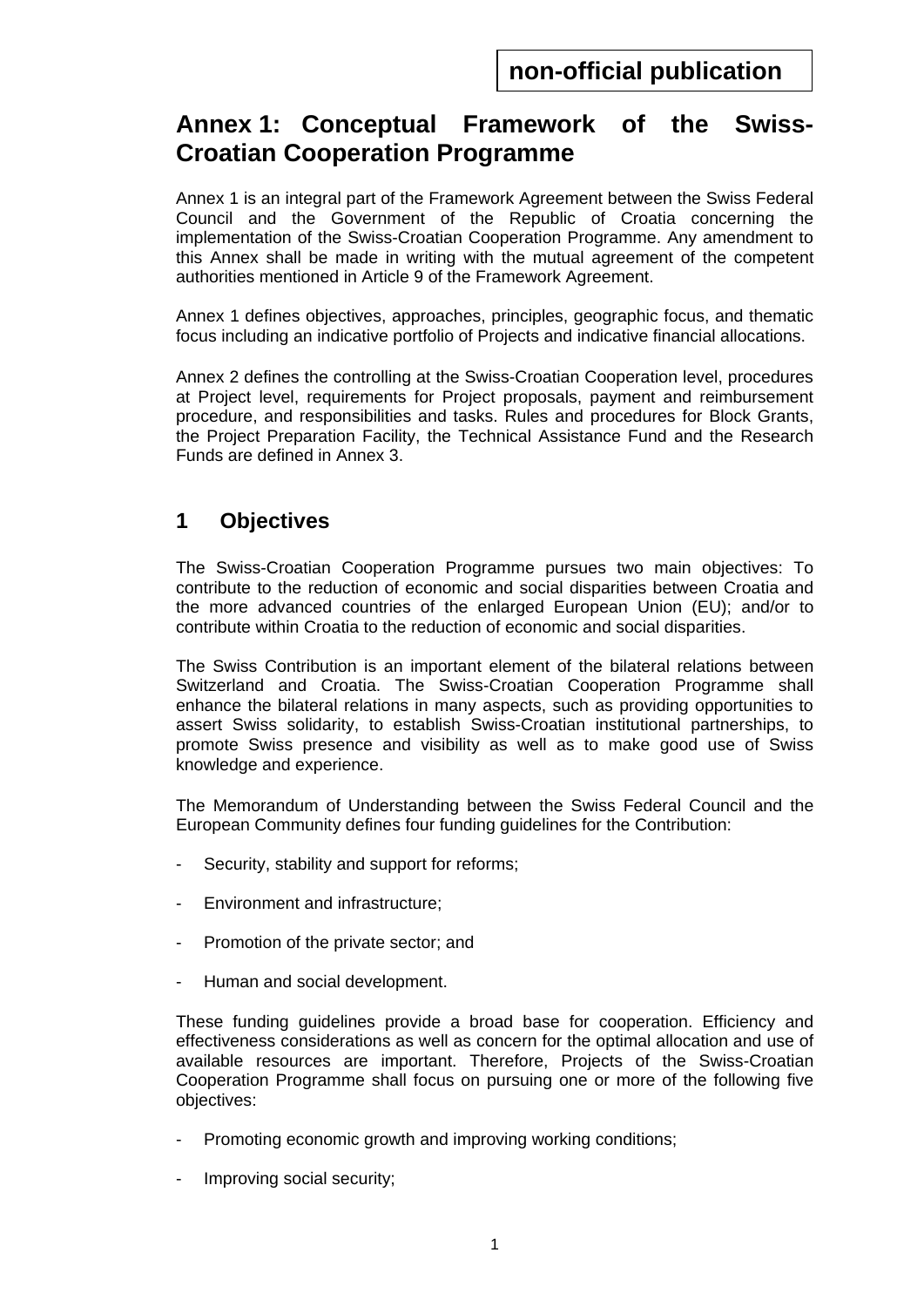- Protecting the environment;
- Improving public safety and security; and
- Strengthening civil society.

Projects in the Swiss-Croatian Cooperation Programme shall pursue a sustainable, economically and socially balanced development.

Towards the end of the implementation period of the Swiss-Croatian Cooperation Programme, both Parties may jointly decide on a global evaluation of the results achieved by the Swiss-Croatian Cooperation Programme.

# **2 Operational Approaches**

The Swiss-Croatian Cooperation Programme is based on the following approaches:

**Projects.** Project means an individual project or programme. An important part of the Swiss Contribution is provided in the form of project and programme financing. The respective rules and procedures are laid down in Annex 2 and 3.

- An **individual project** approach shall be applied in a focus area in which standalone projects shall be implemented. To assure efficiency and effectiveness, the contribution for each project under the individual project approach shall represent in general a minimum amount of CHF 1 million. Higher minimal financial volumes may be agreed upon (see Chapter 5 of this Annex). In exceptional cases, the competent authorities mentioned in Article 9 of this Framework Agreement may agree on lower minimum financial volumes.
- A **programme** consists of component projects linked by a common theme or shared objectives. A programme approach shall be applied in focus areas which have several of the following characteristics: large financial commitments; linking of different levels (national, regional, local); variety of actors; contribution to policy development; significant contributions to capacity building; and application of a common set of rules and procedures. A programme approach implies a delegated authority for decision-making on component projects. A programme approach includes: an initial assessment of the focus area; the definition of objectives, guidelines and budgets; a programme implementation plan; and a monitoring, steering and evaluation concept.

Project Preparation Facility. Identification of Projects, Project preparation and detailed Project planning are of paramount importance for efficiency and effectiveness in Project implementation. Support for the identification of Projects or for the Project preparation may be requested by Croatia or recommended by Switzerland and shall be financed through the Project Preparation Facility (see Annex 3).

**Technical Assistance Fund.** A Technical Assistance Fund shall be established to contribute to some additional costs incurred by Croatia for the efficient and effective implementation of the Contribution (see Annex 3).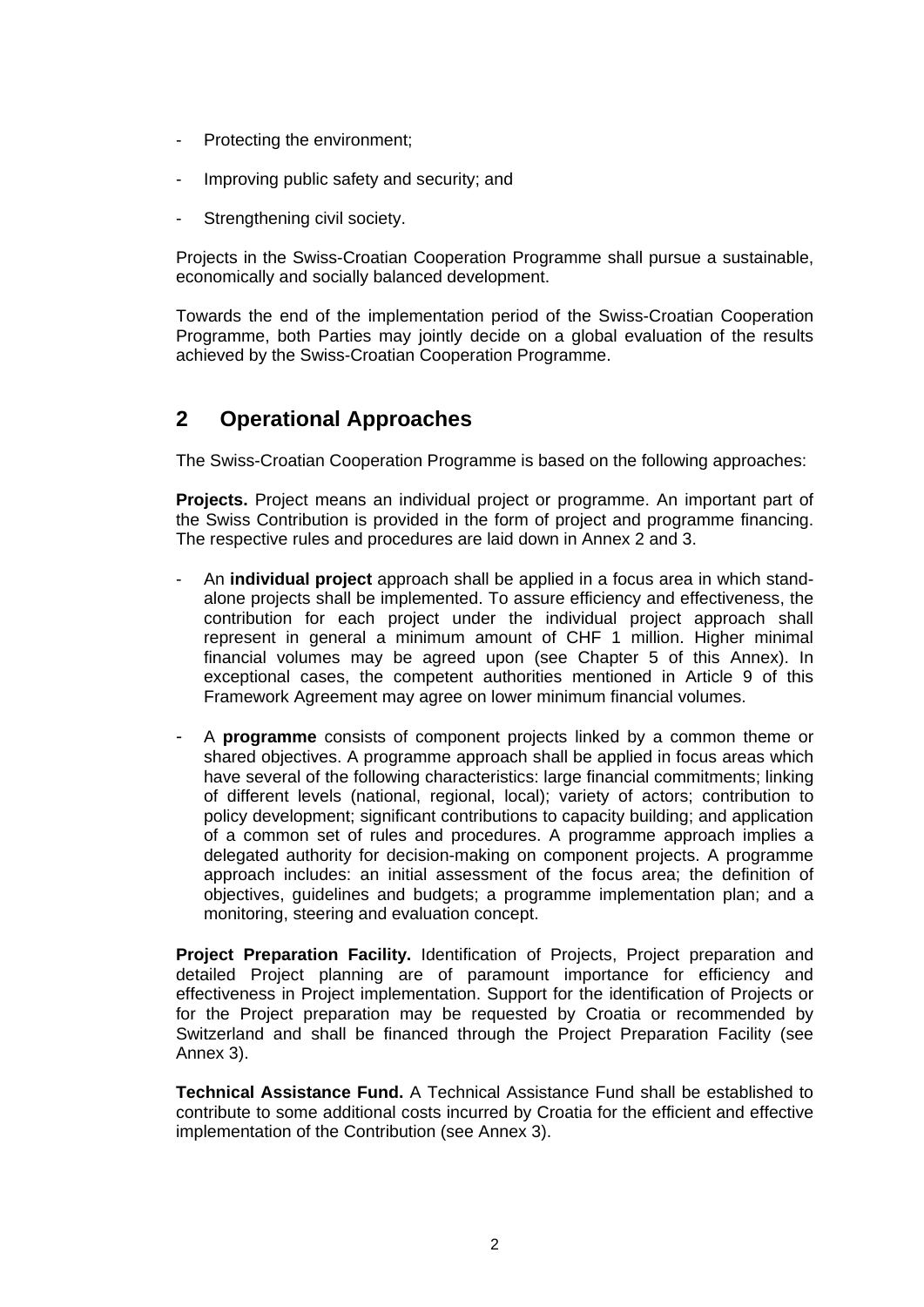# **3 Principles**

#### **3.1 General Principles**

The Swiss-Croatian Cooperation Programme is guided by the following general principles:

**Transparency.** Transparency and openness are key to all cooperation activities and are binding at all levels. Special emphasis on transparency shall be given in project and activity selection, contract awarding and financial management.

**Social inclusion.** Cooperation activities shall respect the need for including socially and economically disadvantaged groups in the opportunities and benefits of development.

**Equal opportunities and rights.** Cooperation activities shall increase women's and men's opportunities to exercise their rights equally through an age and genderbased approach.

**Environmental sustainability.** Cooperation activities shall respect the need to incorporate requirements of environmental sustainability.

**Commitment by all actors involved.** All decision-makers and entities involved in the Swiss-Croatian Cooperation Programme shall be committed to the efficient and effective implementation of the agreed Projects.

**Subsidiarity and decentralisation.** Cooperation activities shall respect the need to include considerations of subsidiarity and decentralisation primarily in Projects at municipal and regional levels.

#### **3.2 Swiss-related Principles**

The Swiss Contribution is an important element of the bilateral relations between Switzerland and Croatia. The Swiss-Croatian Cooperation Programme shall enhance the bilateral relations in many aspects:

**Combining Croatian needs with specific value added by Switzerland.** Swiss support targets the specific needs of Croatia (demand-driven approach). Swiss support is provided in areas in which Switzerland can offer specific value added.

**Emphasising Swiss experience.** Switzerland gives priority to thematic areas, where it has extensive cooperation experience and can provide widely recognised specific knowledge and methodology.

**Partners and beneficiaries.** The Swiss-Croatian Cooperation Programme shall include partners and beneficiaries, inter alia the public and private sectors, nongovernmental organisations and civil society organisations.

**Partnerships.** Partnerships between Swiss and Croatian partners are an enriching element of the Swiss-Croatian Cooperation Programme. The Parties will strive to integrate such institutional partnerships in the Cooperation Programme on different levels, especially in focus areas in which Switzerland can contribute particular experience, know-how and technologies. Project partners shall strive to maintain established partnerships also after the end of the Framework Agreement.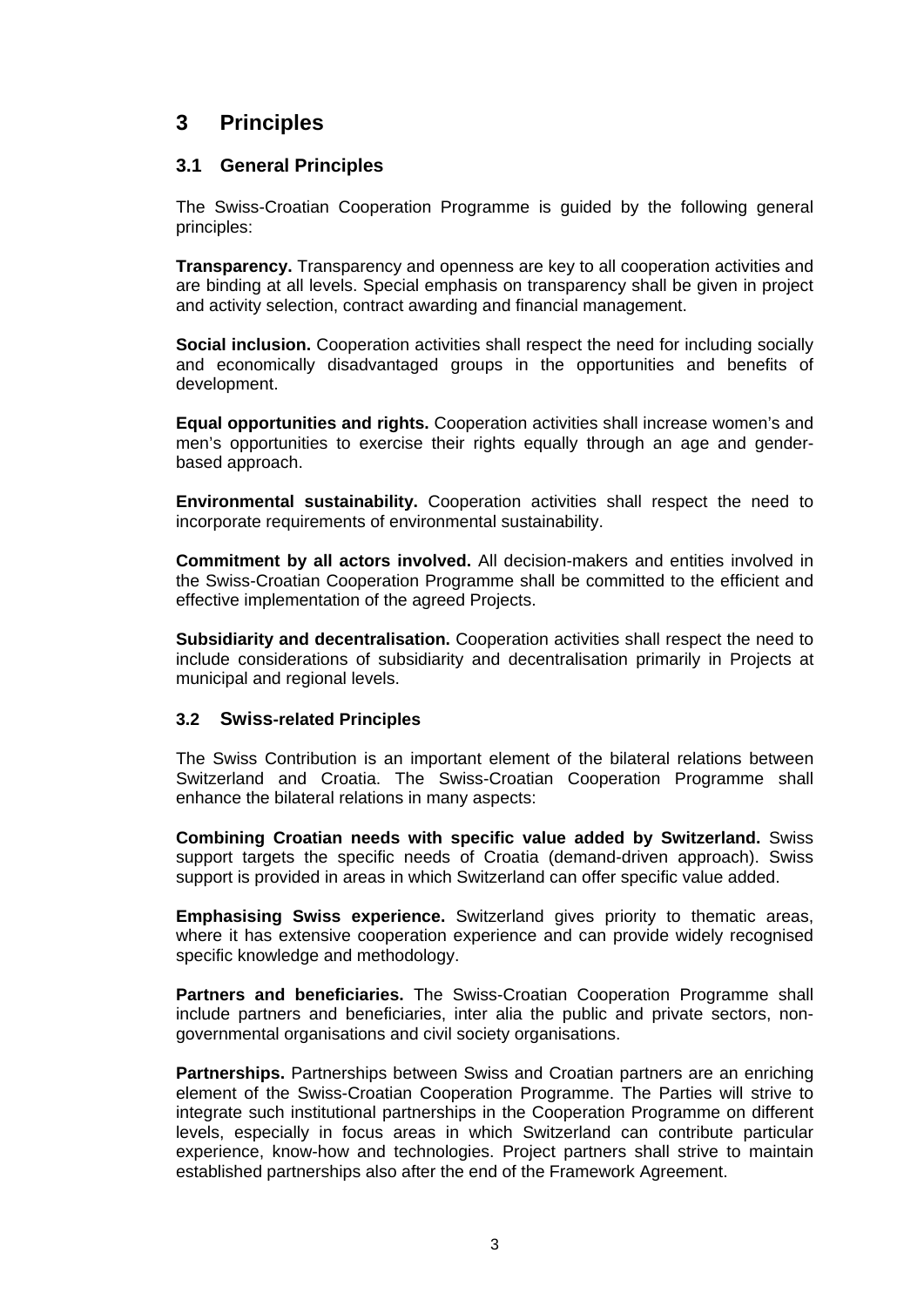**Visibility.** Visibility of the Swiss-Croatian Cooperation Programme for the Croatian and Swiss public is an important aspect that shall be taken into account when selecting and implementing Projects. Both Parties shall proactively inform about their cooperation.

# **4 Geographical Focus**

An important part of the financial resources of the Swiss-Croatian Cooperation Programme shall be spent in the areas with low economic and social indicators.

# **5 Thematic Focus, Indicative Portfolio of Projects and Indicative Financial Allocations**

The Swiss-Croatian Cooperation Programme shall apply the thematic focus and indicative financial allocation according to the following table. Projects and programmes foreseen to be implemented through the Swiss-Croatian Cooperation Programme, the respective indicative Project budgets and the indicative cofinancing rates are also listed in the following table: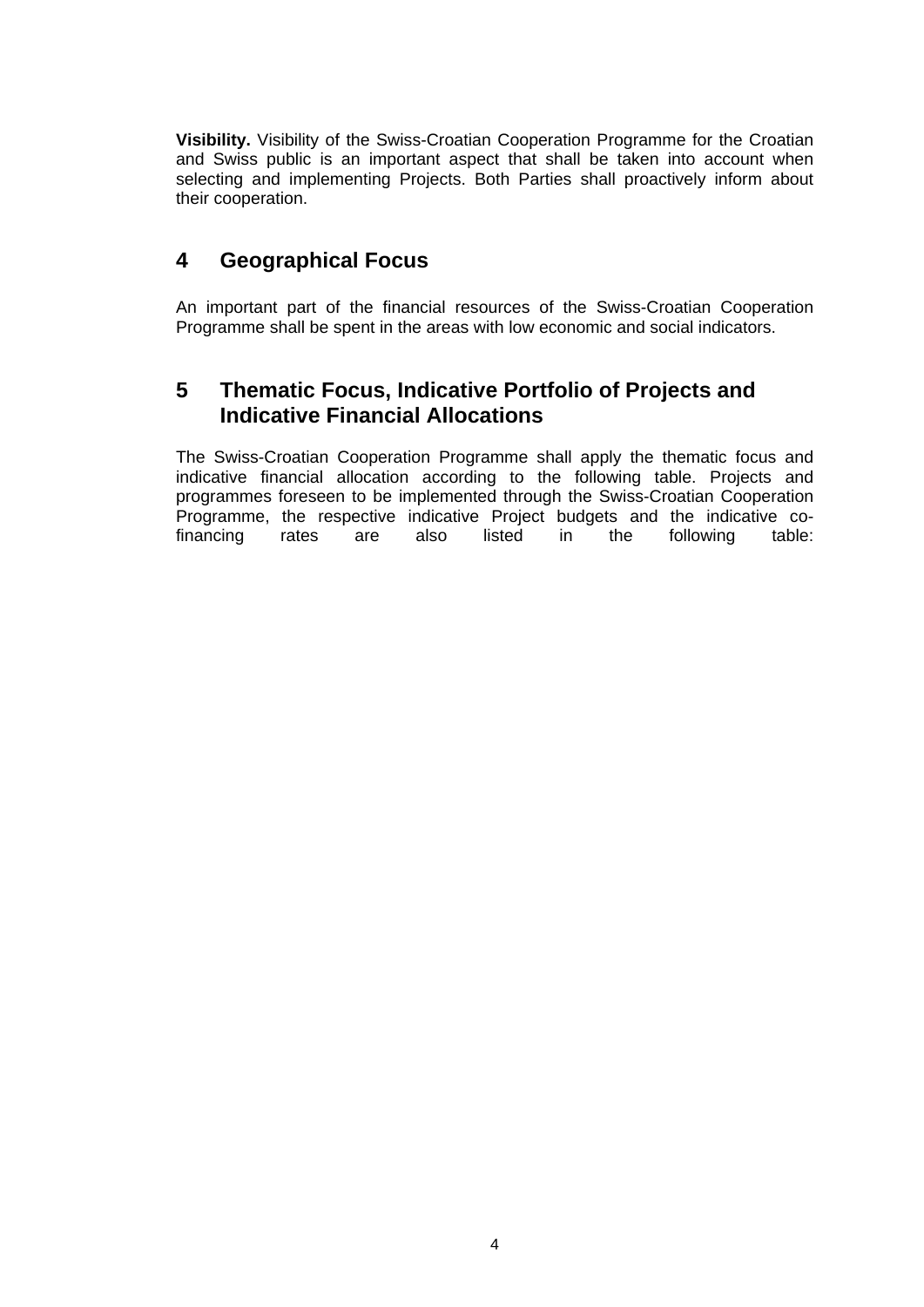|                    | <b>Security, Stability and Support for Reforms</b><br>1. |                                                                                                                                                                                                                                                                                                                                                                                                                                                                                                                                                                                                                                                                                                                                                                                                             |                                                |                                                                         |  |  |  |
|--------------------|----------------------------------------------------------|-------------------------------------------------------------------------------------------------------------------------------------------------------------------------------------------------------------------------------------------------------------------------------------------------------------------------------------------------------------------------------------------------------------------------------------------------------------------------------------------------------------------------------------------------------------------------------------------------------------------------------------------------------------------------------------------------------------------------------------------------------------------------------------------------------------|------------------------------------------------|-------------------------------------------------------------------------|--|--|--|
| $\mathsf{N}^\circ$ | <b>Focus areas</b>                                       | <b>Description of the Project</b>                                                                                                                                                                                                                                                                                                                                                                                                                                                                                                                                                                                                                                                                                                                                                                           | <b>Indicative</b><br>Project<br>budget (total) | Indicative<br>financial<br>allocation<br>(Swiss<br><b>Contribution)</b> |  |  |  |
|                    |                                                          | Name: Demining and Socio-economic Integration<br>Type: Individual project<br>Project Partner / Executing Agency: Government Office for Mine Action<br><b>Objective:</b> Demining of protected forest and forest land and socio-economic integration of mine<br>victims.<br>Approach: Clearance and release of a part of the mine contaminated and mine suspected areas.<br>Socio-economic integration of mine victims and of the population living in mine suspected areas<br>through relevant education and empowerment.<br>Activity: Mine clearance in regions to be determined. Establishment of victims database and need<br>assessment. Provision of relevant education and empowerment.<br>Financing: Swiss Contribution: 85%; Croatian co-financing 15%<br><b>Duration:</b> $2015 - \text{max}.2024$ | Minimum CHF<br>$3.53$ mio.                     | Minimum CHF<br>3 mio.                                                   |  |  |  |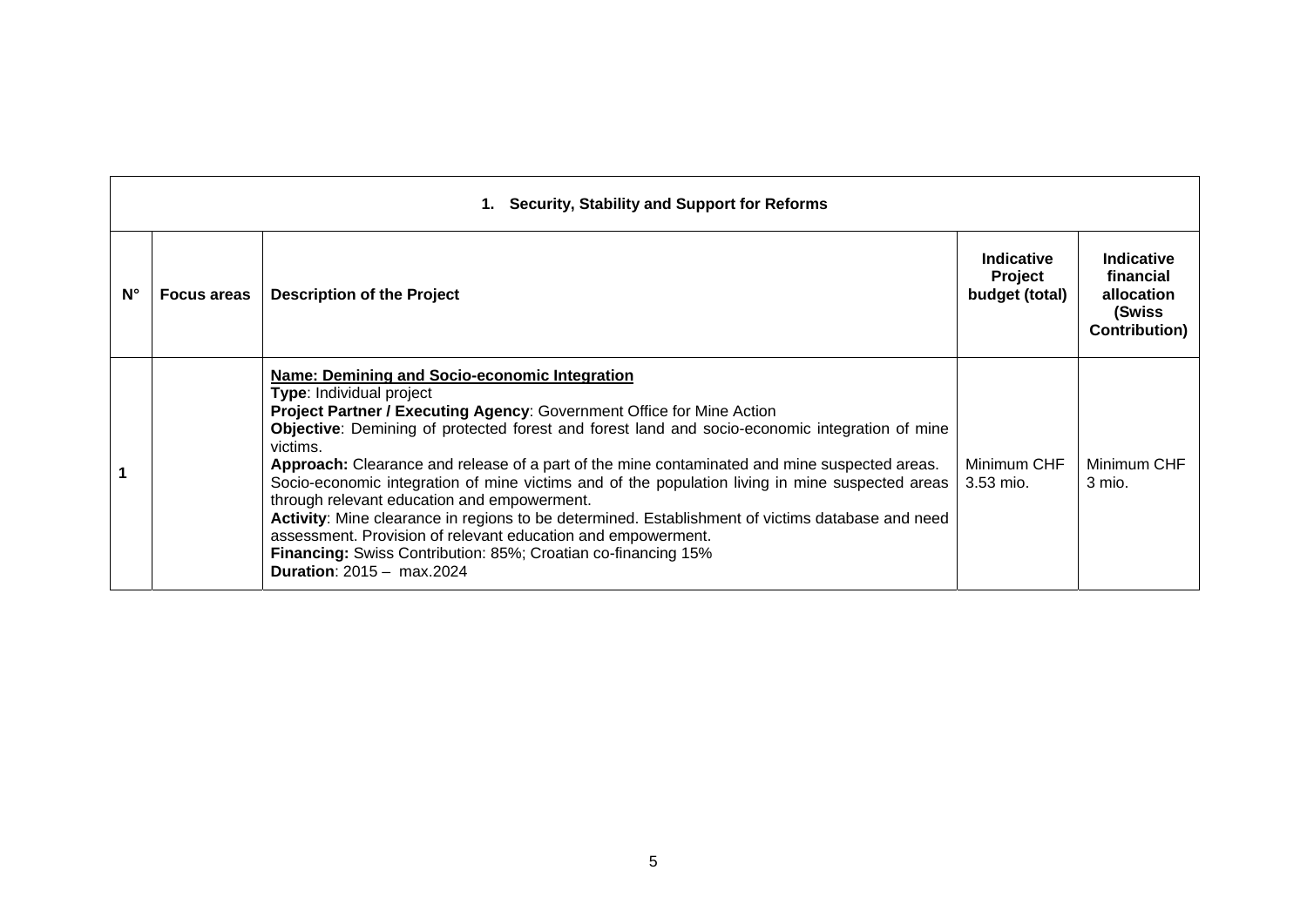|              | <b>Environment and Infrastructure</b> |                                                                                                                                                                                                                                                                                                                                                                                                                                                                                                                                                                                                                                                                                                                                                                                                                                                                                                                                                                                                                                                                                                                                                                                                                                                                                                                                                                                                                                                                                                                                                                                                                                                                                            |                                                                   |                                                                                                                                           |  |  |
|--------------|---------------------------------------|--------------------------------------------------------------------------------------------------------------------------------------------------------------------------------------------------------------------------------------------------------------------------------------------------------------------------------------------------------------------------------------------------------------------------------------------------------------------------------------------------------------------------------------------------------------------------------------------------------------------------------------------------------------------------------------------------------------------------------------------------------------------------------------------------------------------------------------------------------------------------------------------------------------------------------------------------------------------------------------------------------------------------------------------------------------------------------------------------------------------------------------------------------------------------------------------------------------------------------------------------------------------------------------------------------------------------------------------------------------------------------------------------------------------------------------------------------------------------------------------------------------------------------------------------------------------------------------------------------------------------------------------------------------------------------------------|-------------------------------------------------------------------|-------------------------------------------------------------------------------------------------------------------------------------------|--|--|
| $N^{\circ}$  | <b>Focus areas</b>                    | <b>Description of the Project</b>                                                                                                                                                                                                                                                                                                                                                                                                                                                                                                                                                                                                                                                                                                                                                                                                                                                                                                                                                                                                                                                                                                                                                                                                                                                                                                                                                                                                                                                                                                                                                                                                                                                          | Indicative<br>Project<br>budget (total)                           | Indicative<br>financial<br>allocation<br>(Swiss<br><b>Contribution</b> )                                                                  |  |  |
| $\mathbf{2}$ | Basic<br>Infrastructur<br>e           | Name: Water supply and wastewater of the municipality of Delnice<br>Operational approach: Individual project<br>Priority: This project shall be implemented with first priority, provided the final approval of the<br>project by the Parties (Annex 2, chapter 2.3).<br>Executing Agency: Croatian Waters - Hrvatske vode<br>Objective: The project will improve the wastewater collection and treatment as well as the water<br>supply infrastructure in the municipality of Delnice, contributing to the environmental protection of<br>the groundwater and surface water in the Danube river basin and to sustainable economic<br>development by ensuring better and more reliable access to public utilities in the municipality of<br>Delnice. Furthermore, the project will reduce the operating expenses for the water supply network,<br>reduce the loss of water in the network and reduce the risk of pollution of existing sources of<br>drinking water.<br>Activity: Carry out construction and rehabilitation works on the municipal infrastructure<br>(wastewater collection and treatment as well as the water supply). In addition, a system for<br>supervisory control and data acquisition (SCADA) is to be installed. Procurement of goods and<br>services is to be made in accordance with Croatian law and in compliance with the respective EU<br>directives.<br>Financing: Swiss Contribution: Max. 85%, Croatian co-financing: Min. 15%<br>Duration: Approx. 2017-2020<br>The elaboration of the Final Project Proposal (Annex 2, chapter 2.4) could be supported through<br>the Project Preparation Facility: Swiss Contribution: 85%; Croatian co-financing 15% | Up to CHF 9.76<br>mio.<br>$[+/ 10\%$ for<br>unforeseen<br>events] | Up to CHF<br>21.5 mio.<br>This sum<br>includes the<br>indicative<br>financial<br>allocation of<br>the Project<br>Preparation<br>Facility. |  |  |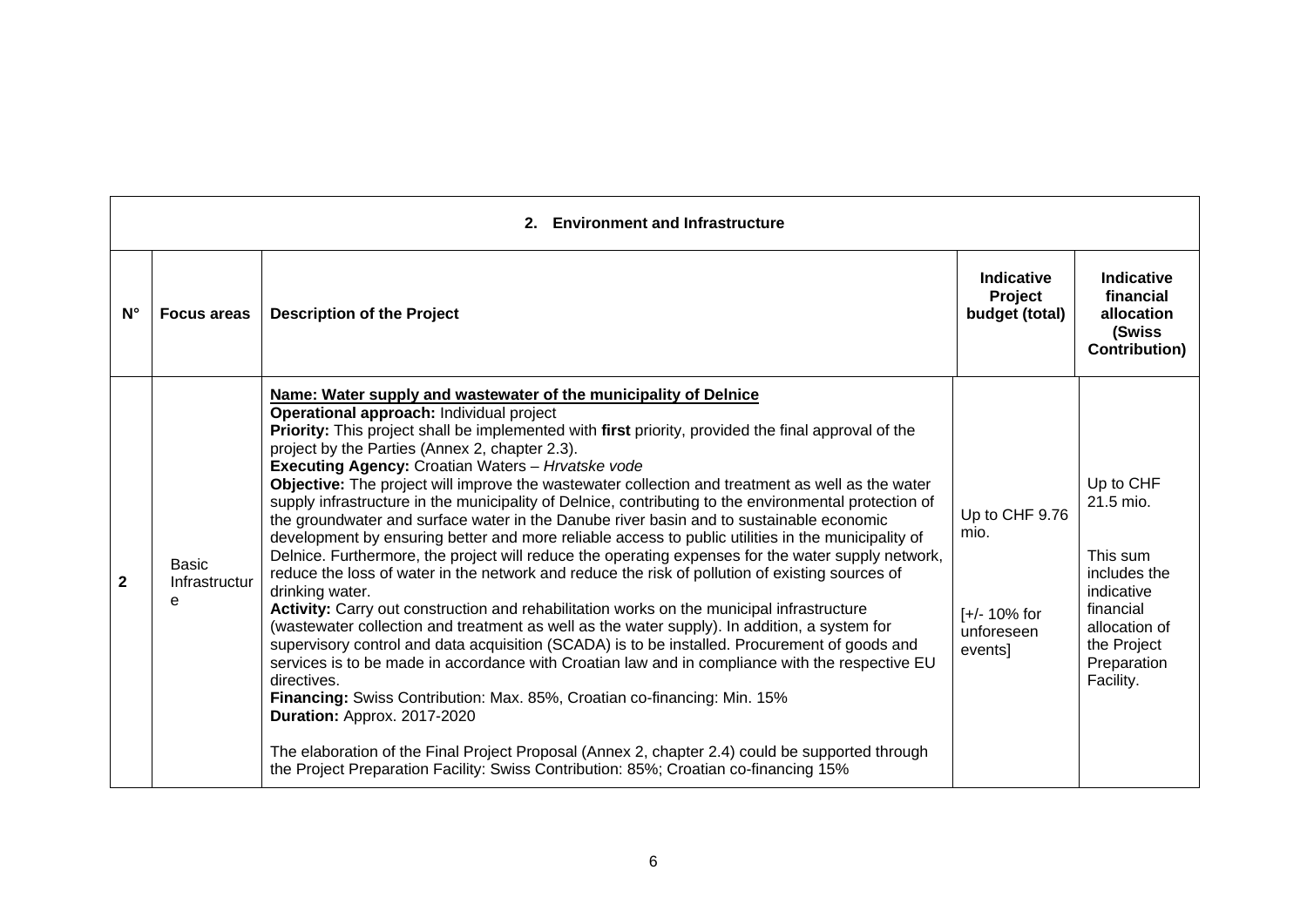| <b>Basic</b><br>Infrastructur<br>e | Name: Water supply and wastewater of the Municipality of Fužine<br>Operational approach: Individual project<br>Priority: This project shall be implemented with first priority, provided the final approval of the<br>project by the Parties (Annex 2, chapter 2.3).<br>Executing Agency: Croatian Waters - Hrvatske vode<br>Objective: The project will improve the wastewater collection and treatment as well as the water<br>supply infrastructure in the municipality of Fužine, contributing to the environmental protection of<br>the groundwater and surface water in the Adriatic basin and to sustainable economic development<br>by ensuring better and more reliable access to public utilities in the municipality of Fužine.<br>Furthermore, the project will reduce the operating expenses for the water supply network, reduce<br>the loss of water in the network and reduce the risk of pollution of existing sources of drinking<br>water.<br>Activity: Carry out construction and rehabilitation works on the municipal infrastructure<br>(wastewater collection and treatment as well as the water supply). In addition, a system for<br>supervisory control and data acquisition (SCADA) is to be installed. Procurement of goods and<br>services is to be made in accordance with Croatian law and in compliance with the respective EU<br>directives.<br>Financing: Swiss Contribution: Max. 85%, Croatian co-financing: Min. 15%<br>Duration: Approx. 2017-2020<br>The elaboration of the Final Project Proposal (Annex 2, chapter 2.4) could be supported through<br>the Project Preparation Facility: Swiss Contribution: 85%; Croatian co-financing 15% | Up to CHF<br>6.112 mio.<br>$[-/2 10\%$ for<br>unforeseen<br>events] |  |
|------------------------------------|-------------------------------------------------------------------------------------------------------------------------------------------------------------------------------------------------------------------------------------------------------------------------------------------------------------------------------------------------------------------------------------------------------------------------------------------------------------------------------------------------------------------------------------------------------------------------------------------------------------------------------------------------------------------------------------------------------------------------------------------------------------------------------------------------------------------------------------------------------------------------------------------------------------------------------------------------------------------------------------------------------------------------------------------------------------------------------------------------------------------------------------------------------------------------------------------------------------------------------------------------------------------------------------------------------------------------------------------------------------------------------------------------------------------------------------------------------------------------------------------------------------------------------------------------------------------------------------------------------------------------------------------------------------------------------------|---------------------------------------------------------------------|--|
| <b>Basic</b><br>Infrastructur<br>e | Name: Water supply and wastewater of the Municipality of Brod Moravice<br>Operational approach: Individual project<br>Priority: This project shall be implemented with second priority, provided (i) the final approval of<br>the project by the Parties (Annex 2, chapter 2.3), and that (ii) funds remain in the financial<br>allocation for the thematic focus "environment and infrastructure" after the final decision (2 <sup>nd</sup> loop)<br>approval) on projects with higher priority. Unused funds from the implementation of projects with<br>higher priorities shall be allocated to this project, until the Swiss Contribution reaches a co-<br>financing rate of maximum 85% or the total available financial allocation of CHF 21.5 mio. for the<br>thematic focus "environment and infrastructure".<br><b>Executing Agency: Croatian Waters - Hrvatske vode</b><br>Objective: The project will improve the wastewater collection and treatment as well as the water                                                                                                                                                                                                                                                                                                                                                                                                                                                                                                                                                                                                                                                                                               | Up to CHF<br>2.792 mio.<br>$[-/2 10\%$ for<br>unforeseen<br>events] |  |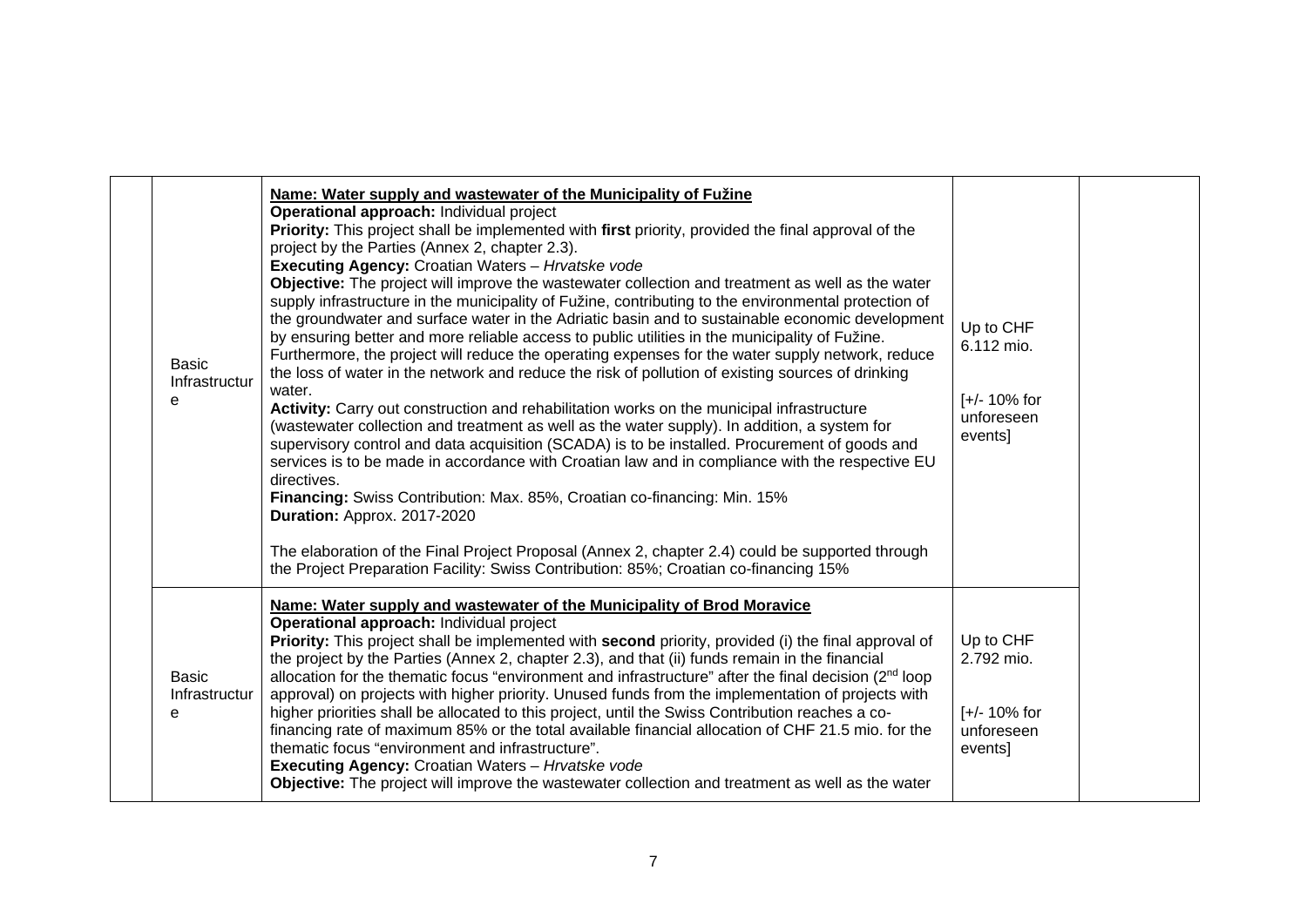|                             | supply infrastructure in the municipality of Brod Moravice, contributing to the environmental<br>protection of the groundwater and surface water in the Dabube river basin and to sustainable<br>economic development by ensuring better and more reliable access to public utilities in the<br>municipality of Brod Moravice. Furthermore, the project will reduce the operating expenses for the<br>water supply network, reduce the loss of water in the network and reduce the risk of pollution of<br>existing sources of drinking water.<br>Activity: Carry out construction and rehabilitation works on the municipal infrastructure<br>(wastewater collection and treatment as well as the water supply). In addition, a system for<br>supervisory control and data acquisition (SCADA) is to be installed. Procurement of goods and<br>services is to be made in accordance with Croatian law and in compliance with the respective EU<br>directives.<br>Financing: Swiss Contribution: Max. 85%, Croatian co-financing: Min. 15%<br>Duration: Approx. 2017-2020<br>The elaboration of the Final Project Proposal (Annex 2, chapter 2.4) could be supported through<br>the Project Preparation Facility: Swiss Contribution: 85%; Croatian co-financing 15%                                                                                                                                                                                                                                               |                                                                     |
|-----------------------------|--------------------------------------------------------------------------------------------------------------------------------------------------------------------------------------------------------------------------------------------------------------------------------------------------------------------------------------------------------------------------------------------------------------------------------------------------------------------------------------------------------------------------------------------------------------------------------------------------------------------------------------------------------------------------------------------------------------------------------------------------------------------------------------------------------------------------------------------------------------------------------------------------------------------------------------------------------------------------------------------------------------------------------------------------------------------------------------------------------------------------------------------------------------------------------------------------------------------------------------------------------------------------------------------------------------------------------------------------------------------------------------------------------------------------------------------------------------------------------------------------------------------|---------------------------------------------------------------------|
| Basic<br>Infrastructur<br>e | Name: Water supply and wastewater of the Municipality of Mrkopalj<br>Operational approach: Individual project<br><b>Priority:</b> This project shall be implemented with third priority, provided (i) the final approval of the<br>project by the Parties (Annex 2, chapter 2.3), and that (ii) funds remain in the financial allocation<br>for the thematic focus "environment and infrastructure" after the final decision $(2nd$ loop approval)<br>on projects with higher priority. Unused funds from the implementation of projects with higher<br>priorities shall be allocated to this project, until the Swiss Contribution reaches a co-financing rate<br>of maximum 85% or the total available financial allocation of CHF 21.5 mio. for the thematic focus<br>"environment and infrastructure".<br><b>Executing Agency: Croatian Waters - Hrvatske vode</b><br>Objective: The project will improve the wastewater collection and treatment as well as the water<br>supply infrastructure in the municipality of Mrkopalj, contributing to the environmental protection of<br>the groundwater and surface water in the Danube river basin and to sustainable economic<br>development by ensuring better and more reliable access to public utilities in the municipality of<br>Mrkopalj. Furthermore, the project will reduce the operating expenses for the water supply<br>network, reduce the loss of water in the network and reduce the risk of pollution of existing<br>sources of drinking water. | Up to CHF<br>1.559 mio.<br>$[-/2 10\%$ for<br>unforeseen<br>events] |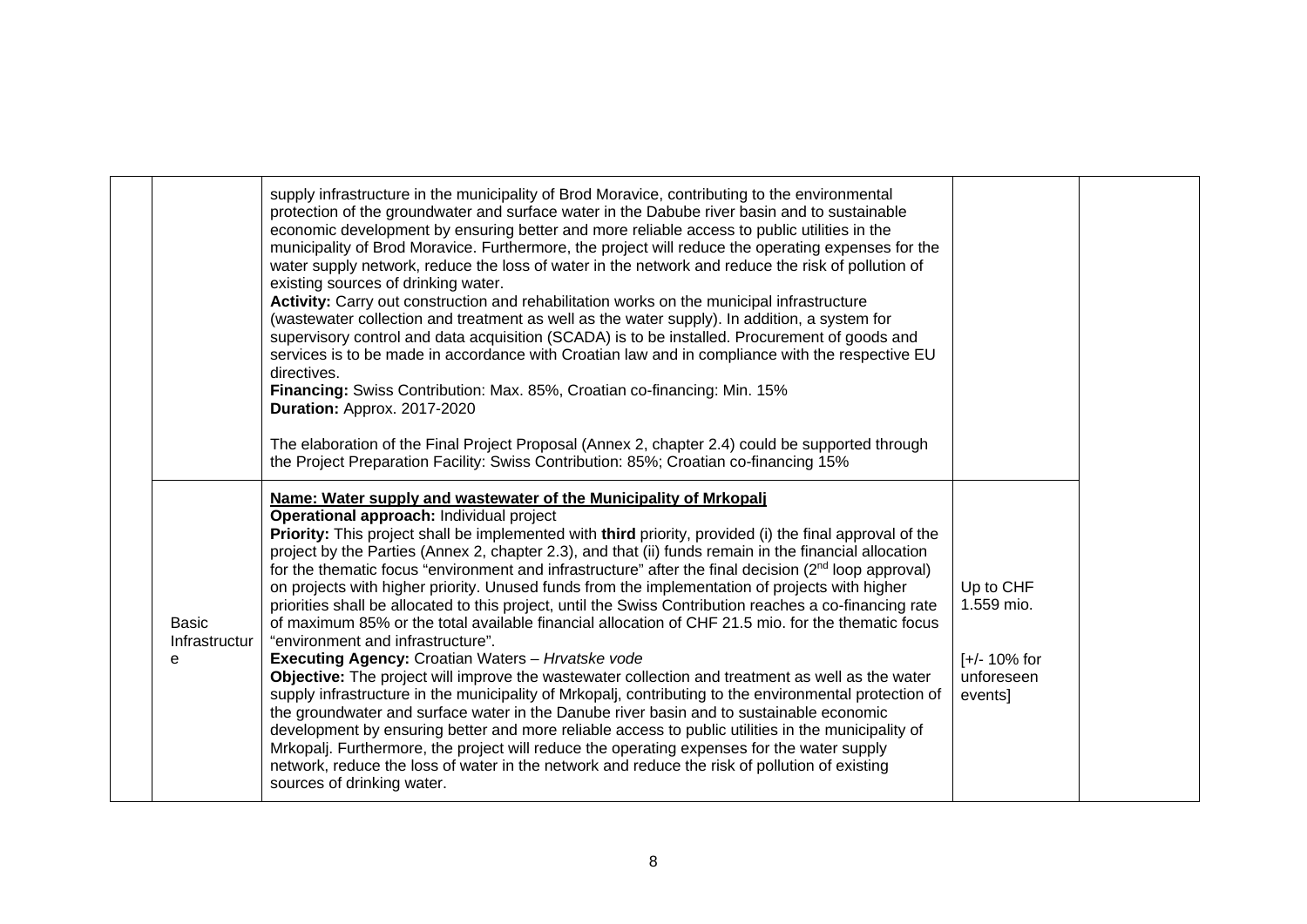|                                    | Activity: Carry out construction and rehabilitation works on the municipal infrastructure<br>(wastewater collection and treatment as well as the water supply). In addition, a system for<br>supervisory control and data acquisition (SCADA) is to be installed. Procurement of goods and<br>services is to be made in accordance with Croatian law and in compliance with the respective EU<br>directives.<br>Financing: Swiss Contribution: Max. 85%, Croatian co-financing: Min. 15%<br>Duration: Approx. 2017-2020<br>The elaboration of the Final Project Proposal (Annex 2, chapter 2.4) could be supported through<br>the Project Preparation Facility: Swiss Contribution: 85%; Croatian co-financing 15%                                                                                                                                                                                                                                                                                                                                                                                                                                                                                                                                                                                                                                                                                                                                                                                                                                                                                                                                                                                                                                                                                                                                                                                                                                                                         |                                                                  |  |
|------------------------------------|--------------------------------------------------------------------------------------------------------------------------------------------------------------------------------------------------------------------------------------------------------------------------------------------------------------------------------------------------------------------------------------------------------------------------------------------------------------------------------------------------------------------------------------------------------------------------------------------------------------------------------------------------------------------------------------------------------------------------------------------------------------------------------------------------------------------------------------------------------------------------------------------------------------------------------------------------------------------------------------------------------------------------------------------------------------------------------------------------------------------------------------------------------------------------------------------------------------------------------------------------------------------------------------------------------------------------------------------------------------------------------------------------------------------------------------------------------------------------------------------------------------------------------------------------------------------------------------------------------------------------------------------------------------------------------------------------------------------------------------------------------------------------------------------------------------------------------------------------------------------------------------------------------------------------------------------------------------------------------------------|------------------------------------------------------------------|--|
| <b>Basic</b><br>Infrastructur<br>e | Name: Water supply and wastewater of the Municipality of Lokve<br>Operational approach: Individual project<br><b>Priority:</b> This project shall be implemented with forth priority, provided (i) the final approval of the<br>project by the Parties (Annex 2, chapter 2.3), and that (ii) funds remain in the financial allocation<br>for the thematic focus "environment and infrastructure" after the final decision $(2nd$ loop approval)<br>on projects with higher priority. Unused funds from the implementation of projects with higher<br>priorities shall be allocated to this project, until the Swiss Contribution reaches a co-financing rate<br>of maximum 85% or the total available financial allocation of CHF 21.5 mio. for the thematic focus<br>"environment and infrastructure".<br>Executing Agency: Croatian Waters - Hrvatske vode<br>Objective: The project will improve the wastewater collection and treatment as well as the water<br>supply infrastructure in the municipality of Lokve, contributing to the environmental protection of<br>the groundwater and surface water in the Adriatic basin and to sustainable economic development<br>by ensuring better and more reliable access to public utilities in the municipality of Lokve.<br>Furthermore, the project will reduce the operating expenses for the water supply network, reduce<br>the loss of water in the network and reduce the risk of pollution of existing sources of drinking<br>water.<br>Activity: Carry out construction and rehabilitation works on the municipal infrastructure<br>(wastewater collection and treatment as well as the water supply). In addition, a system for<br>supervisory control and data acquisition (SCADA) is to be installed. Procurement of goods and<br>services is to be made in accordance with Croatian law and in compliance with the respective EU<br>directives.<br>Financing: Swiss Contribution: Max. 85%, Croatian co-financing: Min. 15% | Up to CHF<br>2.156 mio.<br>[+/- 10% for<br>unforeseen<br>events] |  |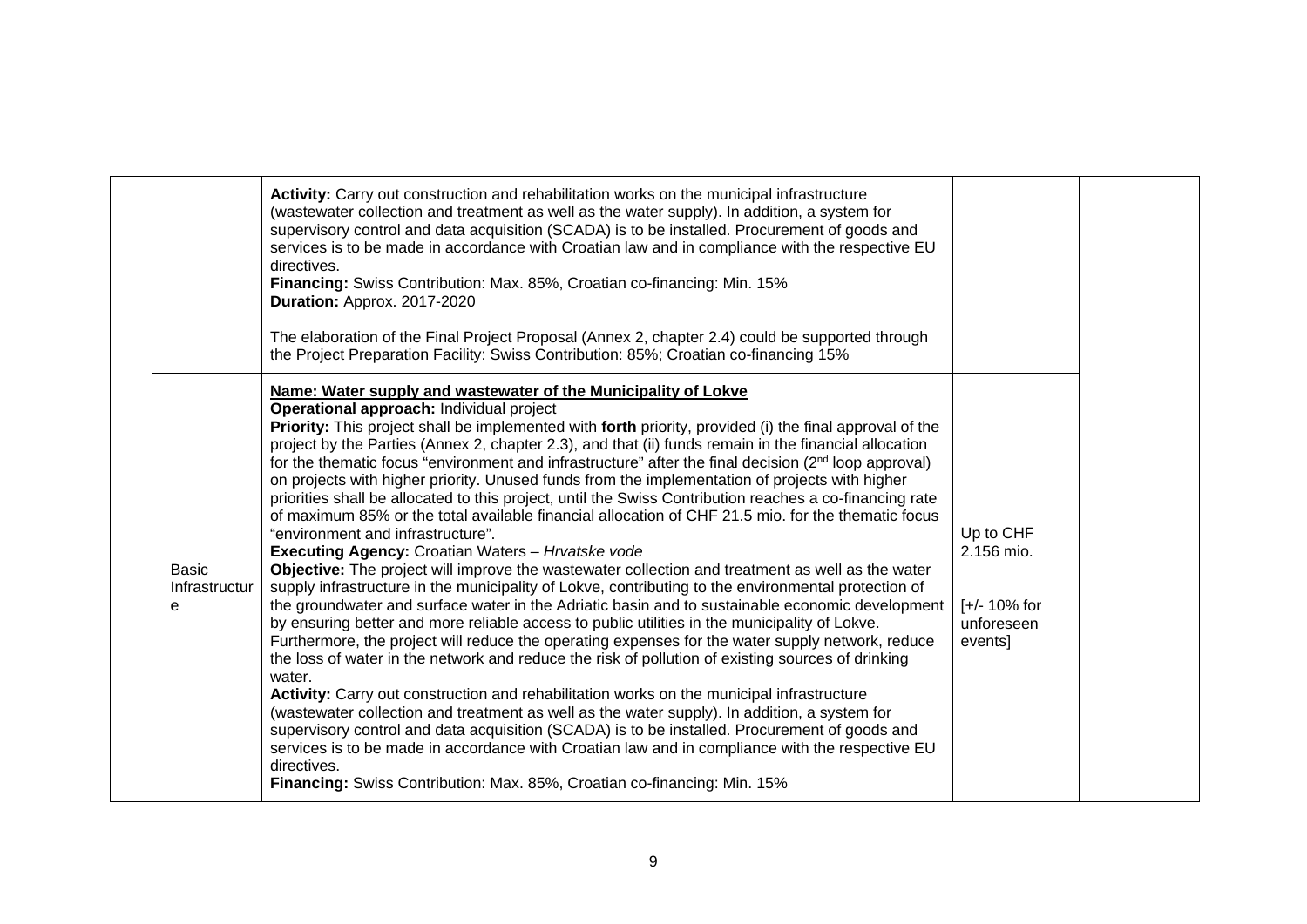|                                    | Duration: Approx. 2017-2020<br>The elaboration of the Final Project Proposal (Annex 2, chapter 2.4) could be supported through<br>the Project Preparation Facility: Swiss Contribution: 85%; Croatian co-financing 15%                                                                                                                                                                                                                                                                                                                                                                                                                                                                                                                                                                                                                                                                                                                                                                                                                                                                                                                                                                                                                                                                                                                                                                                                                                                                                                                                                                                                                                                                                                                                                                                                                                                                                                                                                                                                                                                                                                                                                                                               |                                                                     |  |
|------------------------------------|----------------------------------------------------------------------------------------------------------------------------------------------------------------------------------------------------------------------------------------------------------------------------------------------------------------------------------------------------------------------------------------------------------------------------------------------------------------------------------------------------------------------------------------------------------------------------------------------------------------------------------------------------------------------------------------------------------------------------------------------------------------------------------------------------------------------------------------------------------------------------------------------------------------------------------------------------------------------------------------------------------------------------------------------------------------------------------------------------------------------------------------------------------------------------------------------------------------------------------------------------------------------------------------------------------------------------------------------------------------------------------------------------------------------------------------------------------------------------------------------------------------------------------------------------------------------------------------------------------------------------------------------------------------------------------------------------------------------------------------------------------------------------------------------------------------------------------------------------------------------------------------------------------------------------------------------------------------------------------------------------------------------------------------------------------------------------------------------------------------------------------------------------------------------------------------------------------------------|---------------------------------------------------------------------|--|
| <b>Basic</b><br>Infrastructur<br>e | Name: Water supply and wastewater of the Municipality of Skrad<br>Operational approach: Individual project<br>Priority: This project shall be implemented with fifth priority, provided (i) the final approval of the<br>project by the Parties (Annex 2, chapter 2.3), and that (ii) funds remain in the financial allocation<br>for the thematic focus "environment and infrastructure" after the final decision $(2nd$ loop approval)<br>on projects with higher priority. Unused funds from the implementation of projects with higher<br>priorities shall be allocated to this project, until the Swiss Contribution reaches a co-financing rate<br>of maximum 85% or the total available financial allocation of CHF 21.5 mio. for the thematic focus<br>"environment and infrastructure".<br><b>Executing Agency: Croatian Waters - Hrvatske vode</b><br>Objective: The project will improve the wastewater collection and treatment as well as the water<br>supply infrastructure in the municipality of Skrad, contributing to the environmental protection of<br>the groundwater and surface water in the Adriatic basin and to sustainable economic development<br>by ensuring better and more reliable access to public utilities in the municipality of Skrad.<br>Furthermore, the project will reduce the operating expenses for the water supply network, reduce<br>the loss of water in the network and reduce the risk of pollution of existing sources of drinking<br>water.<br>Activity: Carry out construction and rehabilitation works on the municipal infrastructure<br>(wastewater collection and treatment as well as the water supply). In addition, a system for<br>supervisory control and data acquisition (SCADA) is to be installed. Procurement of goods and<br>services is to be made in accordance with Croatian law and in compliance with the respective EU<br>directives.<br>Financing: Swiss Contribution: Max. 85%, Croatian co-financing: Min. 15%<br>Duration: Approx. 2017-2020<br>The elaboration of the Final Project Proposal (Annex 2, chapter 2.4) could be supported through<br>the Project Preparation Facility: Swiss Contribution: 85%; Croatian co-financing 15% | Up to CHF<br>2.247 mio.<br>$[-/2 10\%$ for<br>unforeseen<br>events] |  |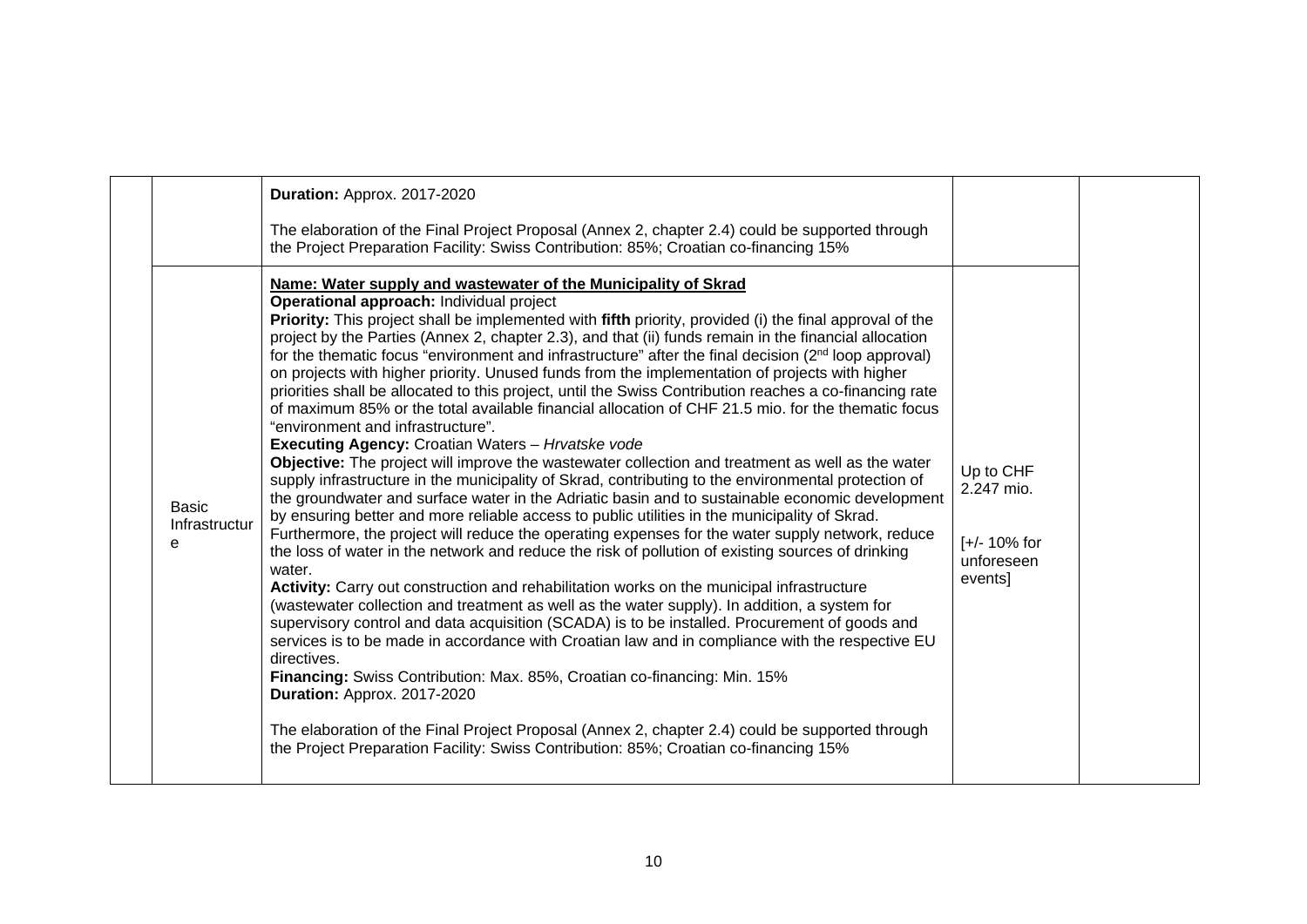| <b>Basic</b><br>Infrastructur<br>e | Name: Water supply and wastewater of the Municipality of Ravna Gora<br>Operational approach: Individual project<br><b>Priority:</b> This project shall be implemented with sixth priority, provided (i) the final approval of the<br>project by the Parties (Annex 2, chapter 2.3), and that (ii) funds remain in the financial allocation<br>for the thematic focus "environment and infrastructure" after the final decision (2 <sup>nd</sup> loop approval)<br>on projects with higher priority. Unused funds from the implementation of projects with higher<br>priorities shall be allocated to this project, until the Swiss Contribution reaches a co-financing rate<br>of maximum 85% or the total available financial allocation of CHF 21.5 mio. for the thematic focus<br>"environment and infrastructure".<br><b>Executing Agency: Croatian Waters - Hrvatske vode</b><br>Objective: The project will improve the wastewater collection and treatment as well as the water<br>supply infrastructure in the municipality of Ravna Gora, contributing to the environmental<br>protection of the groundwater and surface water in the Adriatic basin and to sustainable economic<br>development by ensuring better and more reliable access to public utilities in the municipality of<br>Ravna Gora. Furthermore, the project will reduce the operating expenses for the water supply<br>network, reduce the loss of water in the network and reduce the risk of pollution of existing<br>sources of drinking water.<br>Activity: Carry out construction and rehabilitation works on the municipal infrastructure<br>(wastewater collection and treatment as well as the water supply). In addition, a system for<br>supervisory control and data acquisition (SCADA) is to be installed. Procurement of goods and<br>services is to be made in accordance with Croatian law and in compliance with the respective EU<br>directives.<br>Financing: Swiss Contribution: Max. 85%, Croatian co-financing: Min. 15%<br>Duration: Approx. 2017-2020<br>The elaboration of the Final Project Proposal (Annex 2, chapter 2.4) could be supported through<br>the Project Preparation Facility: Swiss Contribution: 85%; Croatian co-financing 15% | Up to CHF<br>4.572 mio.<br>$[-/2 10\%$ for<br>unforeseen<br>events] |  |
|------------------------------------|------------------------------------------------------------------------------------------------------------------------------------------------------------------------------------------------------------------------------------------------------------------------------------------------------------------------------------------------------------------------------------------------------------------------------------------------------------------------------------------------------------------------------------------------------------------------------------------------------------------------------------------------------------------------------------------------------------------------------------------------------------------------------------------------------------------------------------------------------------------------------------------------------------------------------------------------------------------------------------------------------------------------------------------------------------------------------------------------------------------------------------------------------------------------------------------------------------------------------------------------------------------------------------------------------------------------------------------------------------------------------------------------------------------------------------------------------------------------------------------------------------------------------------------------------------------------------------------------------------------------------------------------------------------------------------------------------------------------------------------------------------------------------------------------------------------------------------------------------------------------------------------------------------------------------------------------------------------------------------------------------------------------------------------------------------------------------------------------------------------------------------------------------------------------------------------------------------------------------------------------------|---------------------------------------------------------------------|--|
|                                    |                                                                                                                                                                                                                                                                                                                                                                                                                                                                                                                                                                                                                                                                                                                                                                                                                                                                                                                                                                                                                                                                                                                                                                                                                                                                                                                                                                                                                                                                                                                                                                                                                                                                                                                                                                                                                                                                                                                                                                                                                                                                                                                                                                                                                                                      |                                                                     |  |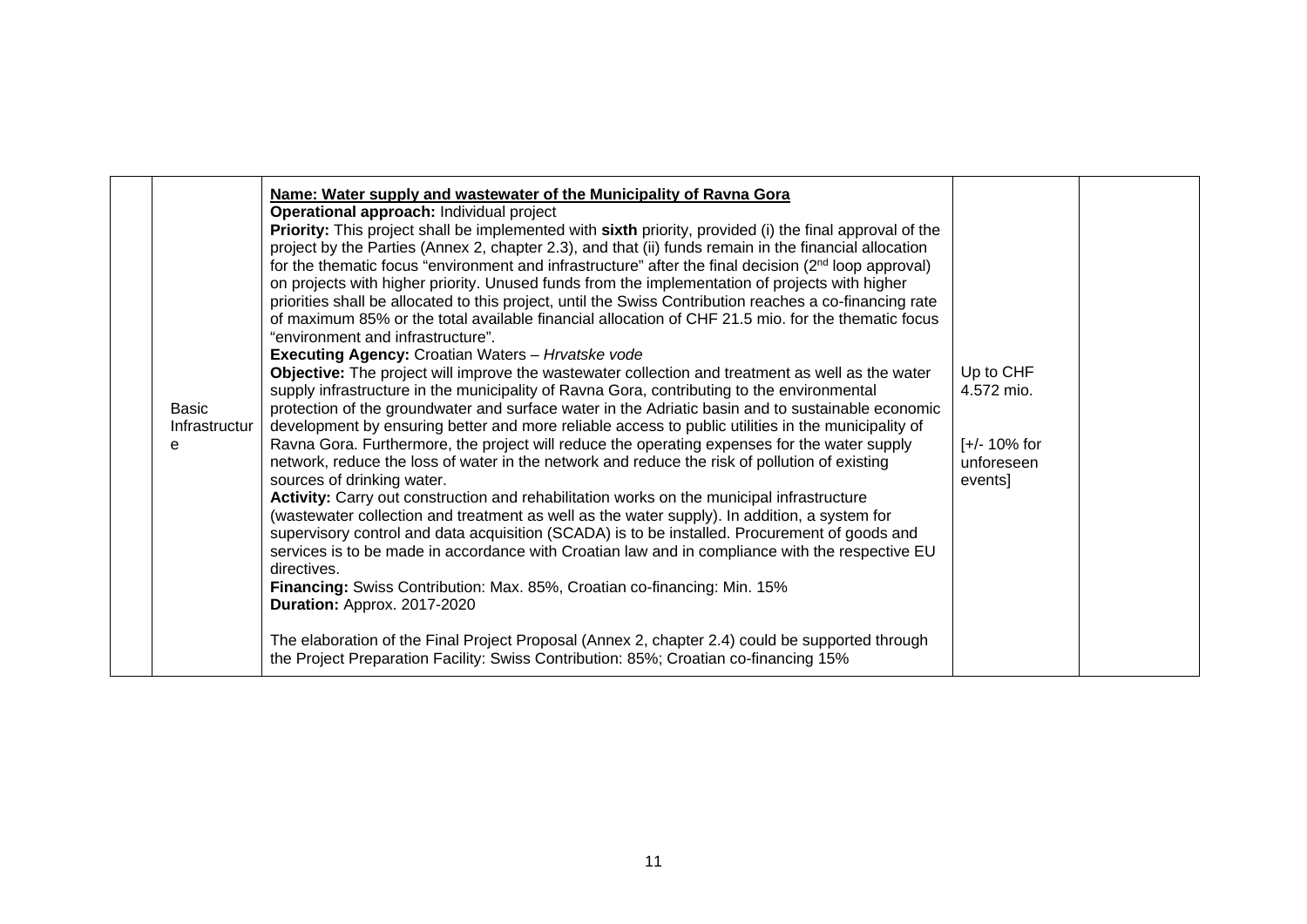|             | 3. Human and Social Development |                                                                                                                                                                                                                                                                                                                                                                                                                                                                                                                                                                                                                                                                                                                                                                                                                                                                                                                                               |                                            |                                                                          |  |  |
|-------------|---------------------------------|-----------------------------------------------------------------------------------------------------------------------------------------------------------------------------------------------------------------------------------------------------------------------------------------------------------------------------------------------------------------------------------------------------------------------------------------------------------------------------------------------------------------------------------------------------------------------------------------------------------------------------------------------------------------------------------------------------------------------------------------------------------------------------------------------------------------------------------------------------------------------------------------------------------------------------------------------|--------------------------------------------|--------------------------------------------------------------------------|--|--|
| $N^{\circ}$ | <b>Focus areas</b>              | <b>Description of the Project</b>                                                                                                                                                                                                                                                                                                                                                                                                                                                                                                                                                                                                                                                                                                                                                                                                                                                                                                             | Indicative<br>Project<br>budget<br>(total) | Indicative<br>financial<br>allocation<br>(Swiss<br><b>Contribution</b> ) |  |  |
| 3           |                                 | Name: Promotion of Tenure Track Model<br>Type: Individual project<br>Project Partner / Executing Agency: Croatian National Science Foundation<br>Swiss Partner: Ecole polytechnique fédérale de Lausanne EPFL<br>Objective: To offer to young and talented researchers an interesting long-term career perspective in<br>Croatia.<br>Approach: Bringing together about 10 research groups, providing for the selected tenure-track<br>assistant professors a stimulating opportunity to conduct visionary research and lay the foundation of<br>a new generation of engineering professors.<br>Activity: Introduce modern research management methods and review processes, introducing a<br>tenure-track process as a new instrument for human capacity building in the scientific sector of<br>Croatia. Financing: Swiss Contribution: CHF 4 mio (20%); Croatian co-financing CHF16 mio (80%).<br><b>Duration: Approx. 2015 - max. 2023</b> | Up to CHF 20<br>mio.                       | Up to CHF 11<br>mio.                                                     |  |  |
| 4           |                                 | Name: Croatian-Swiss Research Programme<br>Type: Programme approach<br>Project Partner / Executing Agency: Swiss National Science Foundation (SNSF)<br>Croatian partner: Croatian Science Foundation (HRZZ)<br>Objective: To contribute to the knowledge based Croatian economy through the enhancement of the<br>knowledge base and to strengthen the research cooperation between Croatia and Switzerland<br>through know-how and technology transfer.<br>Approach: Provide approx. 12-15 grants for joint research projects up to CHF 400'000.<br>Activity: Prepare and organise a call for joint research projects, selection of projects, financial and                                                                                                                                                                                                                                                                                  | Up to CHF<br>4.67 mio.                     |                                                                          |  |  |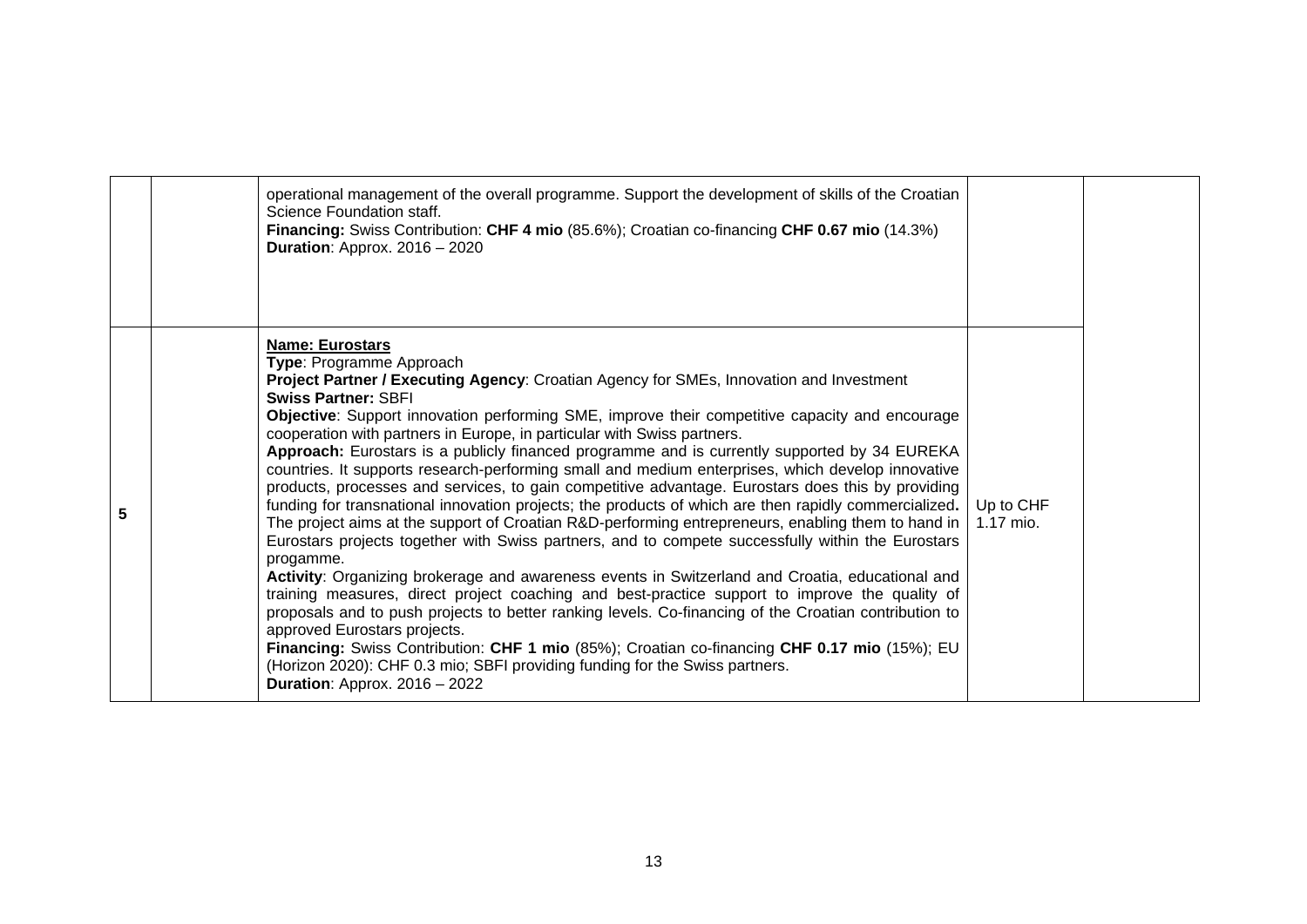| 6 | Name: Modernisation Vocational Education and Training programs<br><b>Type: Individual project</b><br><b>Project Partner / Executing Agency:</b> Ministry for Science, Education and Sports, Directorate for<br>Education<br><b>Swiss Partner: SFIVET (EHB)</b><br><b>Objective:</b> To modernize the System of 3-year Vocational Education and Training programs for<br>crafts.<br>Approach: To better align 3-years VET crafts curricula with labor market needs, to raise capacities<br>of VET schools for its implementation and to significantly improve Quality Assurance (QA) in the<br>system of VET 3-year programs for craft. To analyse limits of equal access to VET and elaborate<br>improvements.<br><b>Activity:</b> comprehensive analyses of existing structure of 3-years VET curricula for crafts,<br>identification of priority qualifications in each of the 9 education sectors for which learning outcome<br>based VET curricula will be developed, in-service teacher training of VET teachers and trainers for<br>implementation of new VET curricula, investments in premises and procurement of equipment for<br>VET schools implementing new modernized curricula, development of specific model of QA in 3- | Up to CHF<br>2.35 mio. |  |
|---|-----------------------------------------------------------------------------------------------------------------------------------------------------------------------------------------------------------------------------------------------------------------------------------------------------------------------------------------------------------------------------------------------------------------------------------------------------------------------------------------------------------------------------------------------------------------------------------------------------------------------------------------------------------------------------------------------------------------------------------------------------------------------------------------------------------------------------------------------------------------------------------------------------------------------------------------------------------------------------------------------------------------------------------------------------------------------------------------------------------------------------------------------------------------------------------------------------------------------------------------|------------------------|--|
|   | years programs, with special emphasis on quality of practical training outside of VET schools,<br>improvement of general teaching and training skills of mentors/trainers.<br>Financing: Swiss Contribution: CHF 2 mio (85%); Croatian co-financing CHF 0.35 mio (15%)<br><b>Duration: Approx. 2016 - 2020</b>                                                                                                                                                                                                                                                                                                                                                                                                                                                                                                                                                                                                                                                                                                                                                                                                                                                                                                                          |                        |  |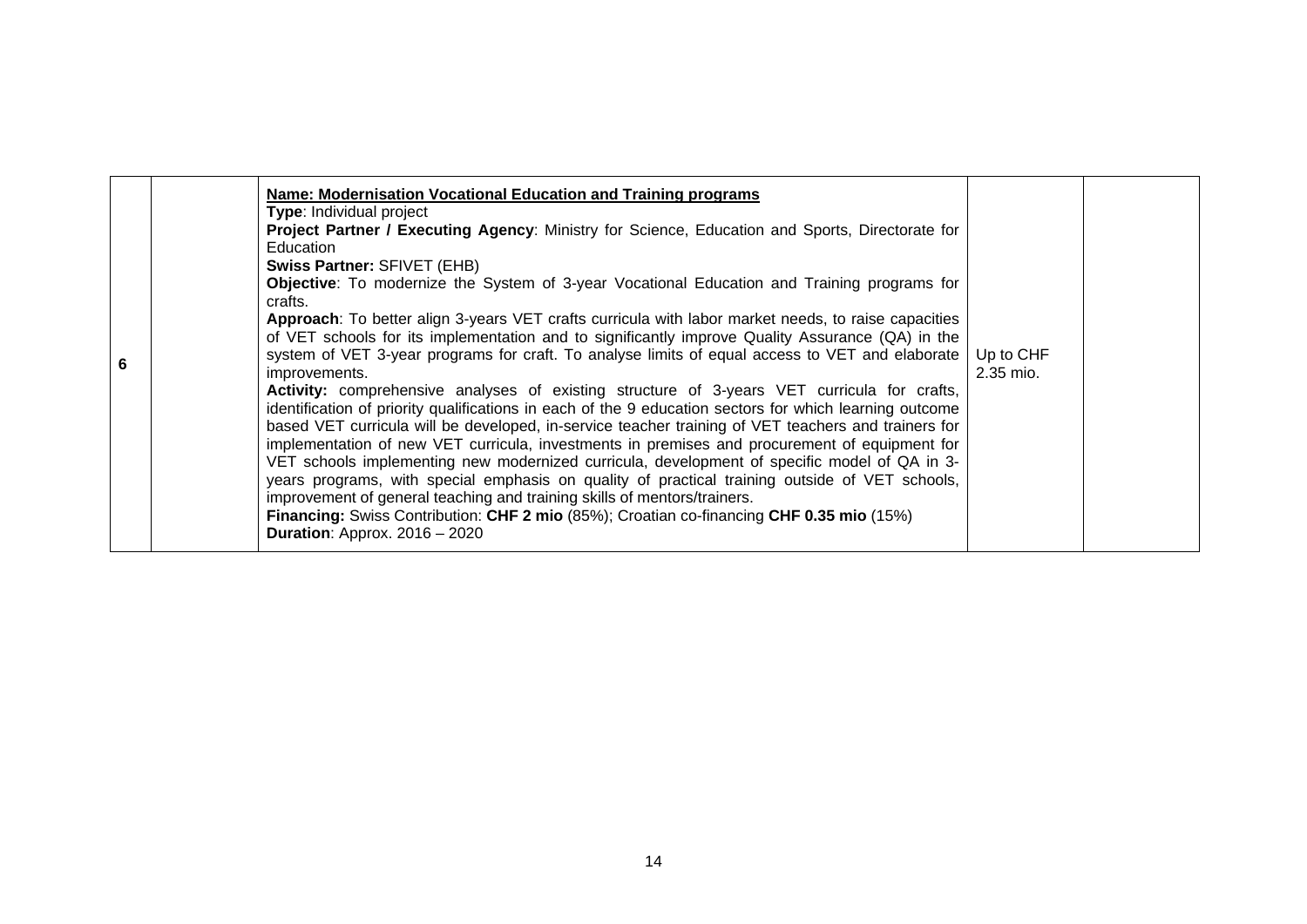|                    | 4. Special Allocation                                                                                                                                                                                                                                                                                                                                                                                                                                                                                                                                                                                                                                                                                                                                                                                                                                                                                                                                                                                                                                                                                                                                                                                                                                                                                                                                                                                   |                                                |                                                                                |  |
|--------------------|---------------------------------------------------------------------------------------------------------------------------------------------------------------------------------------------------------------------------------------------------------------------------------------------------------------------------------------------------------------------------------------------------------------------------------------------------------------------------------------------------------------------------------------------------------------------------------------------------------------------------------------------------------------------------------------------------------------------------------------------------------------------------------------------------------------------------------------------------------------------------------------------------------------------------------------------------------------------------------------------------------------------------------------------------------------------------------------------------------------------------------------------------------------------------------------------------------------------------------------------------------------------------------------------------------------------------------------------------------------------------------------------------------|------------------------------------------------|--------------------------------------------------------------------------------|--|
| <b>Item</b>        | <b>Description</b>                                                                                                                                                                                                                                                                                                                                                                                                                                                                                                                                                                                                                                                                                                                                                                                                                                                                                                                                                                                                                                                                                                                                                                                                                                                                                                                                                                                      | <b>Indicative</b><br>Project<br>budget (total) | <b>Indicative</b><br>financial<br>allocation<br>(Swiss<br><b>Contribution)</b> |  |
| <b>Block Grant</b> | <b>Name: NGO Block Grant</b><br>Type: Programme approach<br><b>Project</b><br><b>Partner</b><br><b>Executing</b><br>$\mathcal{L}$<br>Agency:<br>Government Office for Cooperation with NGOs<br>Objective: To promote civil society's contribution<br>to economic and social cohesion.<br>Approach: Grant scheme with open calls for<br>proposals for projects up to max. CHF 250'000.<br>Final decision shall be taken by a steering<br>committee consisting of representatives of the civil<br>society, the NCU and SDC.<br>The Project will support NGO's activities aiming at<br>sustainable development as the overarching<br>objective with "Environmental Protection", "Social<br>Equity and Cohesion", "Social Inclusion" and<br>"Economic<br>Prosperity"<br>interlinked<br>as<br>sub-<br>objectives.<br>Activity: Managing a grants scheme, providing<br>approx. 40 grants to NGOs. Priority may be given<br>to activities improving the skills and knowledge of<br>youth, schools and local authorities on sustainable<br>development. The focus of the activities will be put<br>on practical experiences of children and youth in<br>implementing (pilot) activities through non-formal<br>learning.<br>Financing: Swiss Contribution: CHF 4.8 mio<br>(90%); Croatian co-financing CHF 0.48 mio<br>(10%), which shall be provided by the grantees<br><b>Duration</b> : Approx. $2015 - 2020$ | Up to CHF<br>5.28 mio.                         | Up to CHF 4.8<br>mio.                                                          |  |
|                    | <b>Name: Partnership Block Grant</b><br>Type: Programme approach<br>Project<br><b>Partner</b><br><b>Executing</b><br>$\prime$<br>Agency:<br>Government Office for Cooperation with NGOs<br>Objective: To promote bilateral cooperation and<br>partnerships between Croatian and Swiss non-<br>profit organizations and to contribute to improved<br>living conditions.<br>Approach: Grant scheme with open call for<br>proposals for projects up to max. CHF 250'000.<br>Final decision shall be taken by a steering<br>committee consisting of representatives of the civil<br>society, the NCU and SDC.<br>The Project will support activities aiming at the<br>improvement of living conditions through the<br>exchange of information, transfer of knowhow and<br>best practices between the two countries.<br>Activity: Managing a grants scheme, providing<br>approx. 20 grants.                                                                                                                                                                                                                                                                                                                                                                                                                                                                                                                  | Up to CHF 2.2<br>mio.                          | Up to CHF 2<br>mio.                                                            |  |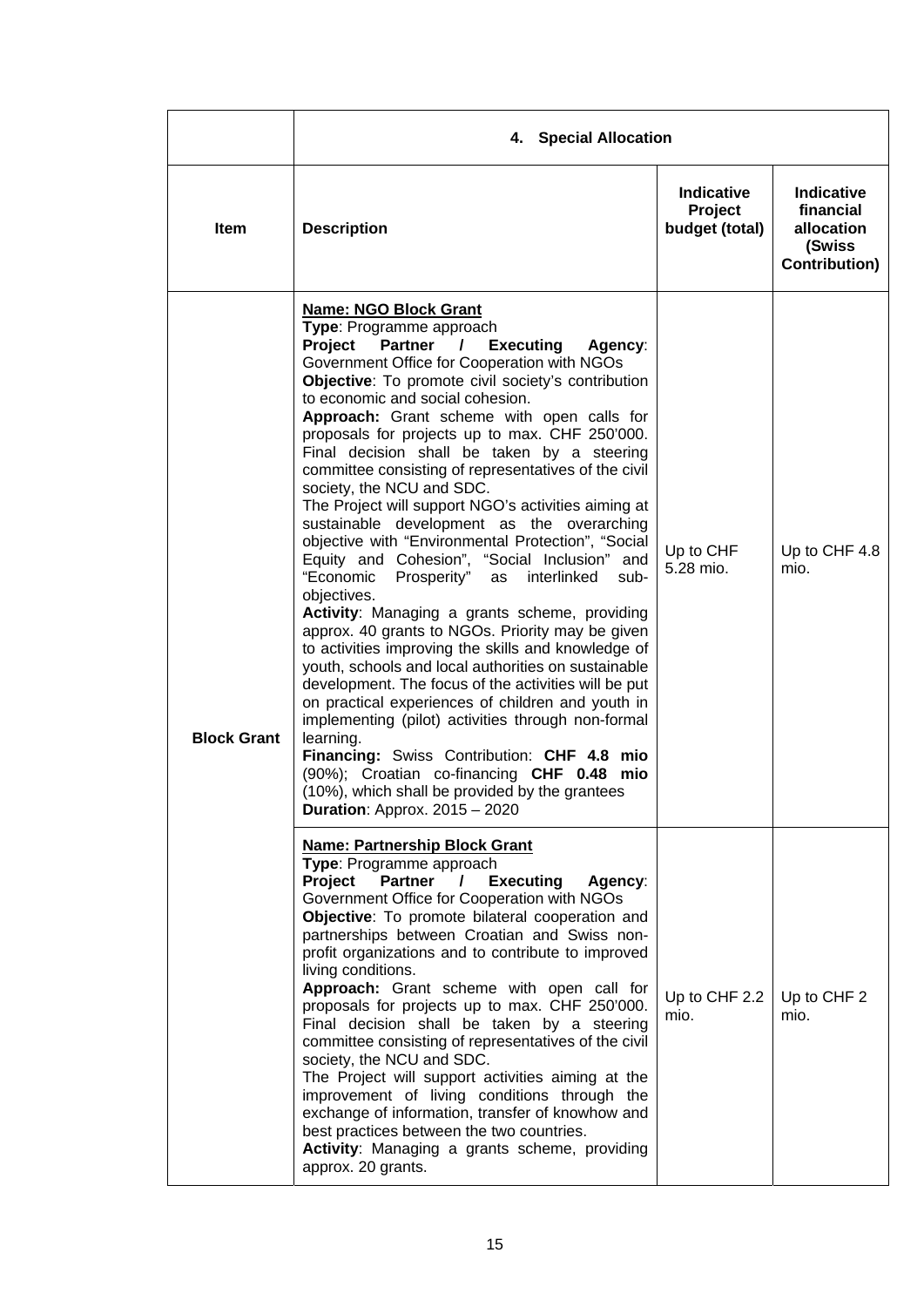|                                                      | Financing: Swiss Contribution: CHF 2 mio<br>(90%); Croatian co-financing CHF 0.2 mio (10%),<br>which shall be provided by the grantees<br><b>Duration: Approx. 2015 - 2020</b>                                                                                                                                                                                                                                                                                                                                                                                                                                                                                                                                                                                                                                                                                                                                                                        |                        |                                                                                                                                                              |
|------------------------------------------------------|-------------------------------------------------------------------------------------------------------------------------------------------------------------------------------------------------------------------------------------------------------------------------------------------------------------------------------------------------------------------------------------------------------------------------------------------------------------------------------------------------------------------------------------------------------------------------------------------------------------------------------------------------------------------------------------------------------------------------------------------------------------------------------------------------------------------------------------------------------------------------------------------------------------------------------------------------------|------------------------|--------------------------------------------------------------------------------------------------------------------------------------------------------------|
| Project<br>Preparation<br><b>Facility</b>            | <b>Operational approach: Project Preparation</b><br>Facility<br><b>Executing Agency: Croatian Waters - Hrvatske</b><br>vode<br>Objective: Fully elaborate seven Final Project<br>Proposals that enable the practical<br>implementation of the projects described under "2.<br>Environment and Infrastructure" of this table.<br><b>Activity:</b> Support the activities needed to<br>elaborate a full project documentation that<br>complies with the minimal requirements laid down<br>in art. 2.4 of Annex 2 of the bilateral Framework<br>Agreement. Studies such as feasibility studies<br>and/or environmental impact studies are eligible<br>for financial support.<br>Financing: Swiss Contribution: 85%, Croatian co-<br>financing: 15%<br>Duration: Approx. 2015-2017<br>Unused balances after the elaboration of the Final<br>Project Proposals shall be allocated to projects of<br>the thematic area "environment and<br>infrastructure". | Up to CHF<br>1.26 mio. | [Up to CHF<br>1.07 mio.]<br>This amount<br>is the<br>indicative<br>financial<br>allocation of<br>the focus area<br>"environment<br>and infra-<br>structure". |
| <b>Technical</b><br><b>Assistance</b><br><b>Fund</b> | <b>Operational approach:: Technical Assistance</b><br>Fund<br><b>Executing Agency: Ministry of Regional</b><br>Development and EU Funds (National<br>Coordination Unit)<br>Objective: Efficient and effective administration of<br>the Swiss-Croatian Cooperation Programme, incl.<br>preparation, monitoring and evaluation.<br>Financing: Swiss Contribution: CHF 0.45 mio<br>(100%)<br><b>Duration: 2015 - 2024</b>                                                                                                                                                                                                                                                                                                                                                                                                                                                                                                                                | Up to CHF<br>0.45 mio  | Up to CHF<br>0.45 mio                                                                                                                                        |
| <b>Swiss</b><br><b>Management</b><br>Cost            | Swiss administration of the Swiss-Croatian Cooperation<br>Programme                                                                                                                                                                                                                                                                                                                                                                                                                                                                                                                                                                                                                                                                                                                                                                                                                                                                                   |                        | CHF 2.25<br>mio.                                                                                                                                             |

| <b>Overview of the Indicative Allocations</b>  |                                                                      |
|------------------------------------------------|----------------------------------------------------------------------|
| <b>Funding lines</b>                           | Indicative financial allocation<br>(Swiss Contribution, million CHF) |
| 1. Security, Stability and Support for Reforms | 3                                                                    |
| 2. Environment and Infrastructure              | 21.5                                                                 |